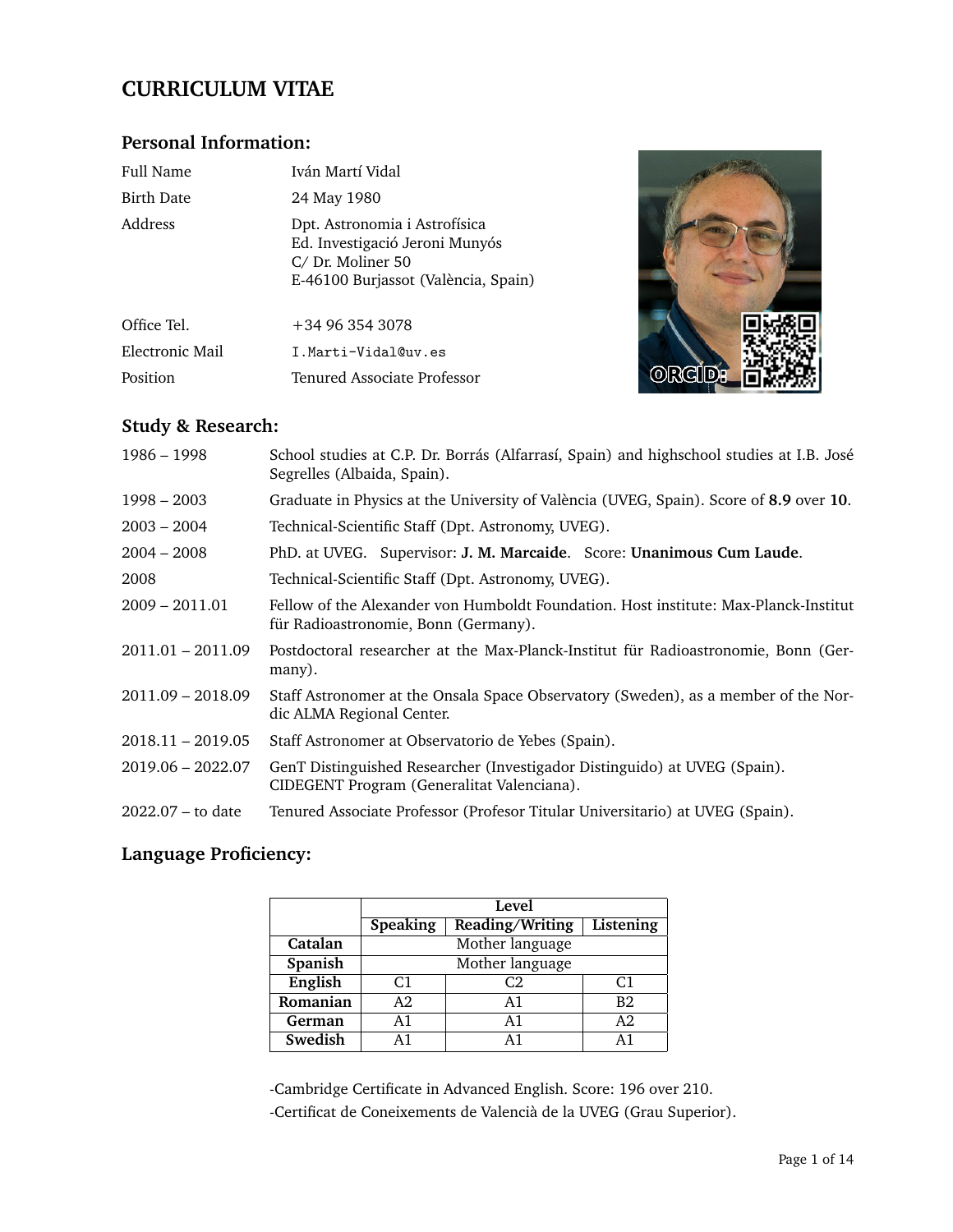# **Computing Skills:**

| Languages    | Fortran, Python (Scipy, Pylab, ParselTongue,), Bash, C/C++, Mathematica, Basic, HTML,<br>EIFX Some experience in code parallelization (OpenMP, MPI, POSIX-pthreads).                                                                                                                                                                                                                                                                       |
|--------------|--------------------------------------------------------------------------------------------------------------------------------------------------------------------------------------------------------------------------------------------------------------------------------------------------------------------------------------------------------------------------------------------------------------------------------------------|
| Op. systems  | Advanced knowledge of GNU/Linux/Unix (terminal and main graphical environments) and<br>MS Windows.                                                                                                                                                                                                                                                                                                                                         |
| Num. methods | Advanced knowledge of numerical methods to solve problems, for instance, in the fields of<br>data analysis and optimization (e.g., Martí-Vidal et al. 2014, A&A, 563, 136; Martí-Vidal et<br>al. 2010, A&A 517A, 70), simulations and non-linear PDE integration (e.g., Martí-Vidal et<br>al. 2011, A&A 526A, 143), etc.                                                                                                                   |
| Astronomy    | Deep knowledge of interferometry applied to Astronomy and Geodesy. Design, calibration,<br>and analysis of ALMA, VLBI (EHT/VLBA/EVN), J-VLA, and VLTI/AMBER data, either using<br>standard software (AIPS, CASA, Difmap, amdlib) or my own routines.<br>Development of advanced data-analysis and calibration software (e.g., uvmultifit, Martí-<br>Vidal et al. 2011, A&A 563A, 136; PolConvert, Martí-Vidal et al. 2016, A&A 587A, 143). |
| Multimedia   | Expertise in the use of software to generate high-quality multimedia presentations and mo-<br>vies: 3D modelling and animation, non-linear video editing<br>(see http://mural.uv.es/imarvi, under Teaching Material)<br>Advanced knowledge of digital image processing. Amateur astro-photographer.                                                                                                                                        |

## **Main Stays at Research Centers:**

| 2002 | Two-month contract by the Nuclear Physics Institute at the Johannes-Gutenberg-Universität Mainz |
|------|-------------------------------------------------------------------------------------------------|
|      | (Germany) from 15 July to 15 September.                                                         |
| 2003 | One-month stay at Jodrell Bank Observatory.                                                     |

- 2004 Three-month stay at *Jodrell Bank Obervatory*.
- 2006 One-month stay at the *Max-Planck-Institut für Radioastronomie* (MPIfR) in Bonn (Germany), where I collaborated with Dr. Eduardo Ros.
- 2007 Three-week stay, as summer student, at *JIVE* in Dwingeloo (The Netherlands). Two-week stay at the *Landessternwarte Königstuhl* of the University of Heidelberg (Germany).
- 2009 11 Postdoctoral researcher at the MPIfR in Bonn (Germany).
- 2010 Invited 3-week stay at the *Dpt. Astronomia i Astrof´ısica* (University of Valencia, Spain).
- 2014 Two-week research stay at MPIfR in Bonn (Germany).
- 2016 Two-week research stay at Haystack Observatory (MA, USA).
- 2011 18 Staff Astronomer at the Onsala Space Observatory in Sweden.
- 2018 19 Staff Astronomer at Yebes Observatory in Spain.
- 2008 Several short stays at international research centers (IAA/CSIC, Unizar, OAN/CAY, DARK, ...).

## **Summary of Publications (as of May 2022):**

- **115 Refereed** publications in international **Q1** journals: **27 as first author**; **21** as 2nd–3rd co-author.
- **9 Refereed** publications in *Spanish* scientific journals (**6 as first author**).
- **57 Conference Proceedings** (50 talks; 7 posters). I am the **speaker in 30** talks (**12 invited**)

∼**7500 Citations ; - Hirsch index: 35 (from SAO/NASA ADS).**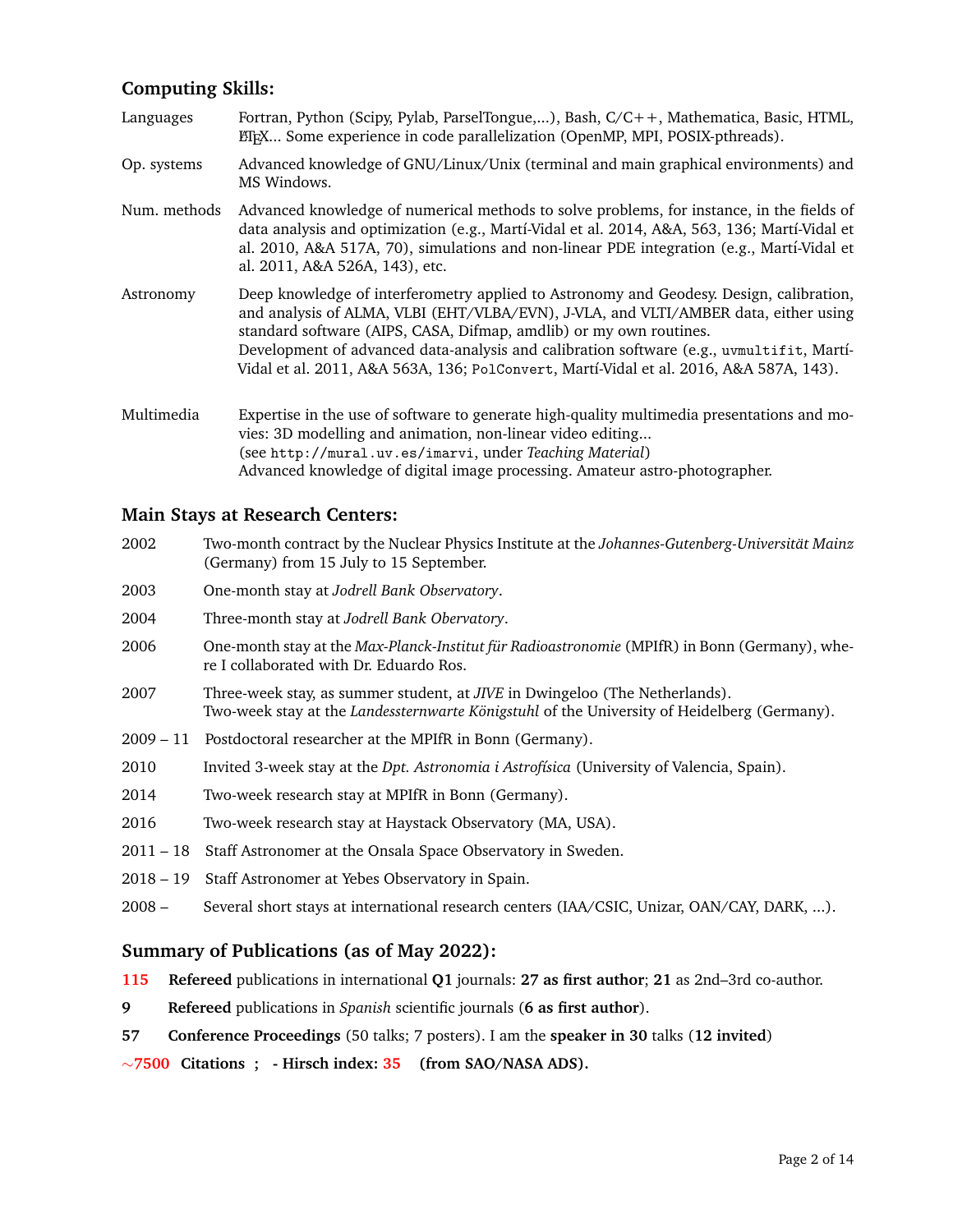## **Selection of Invited Seminars:**

- 2021 **Light and Magnetic Fields from the Edge of Space and Time**, TIFR (India).
- 2019 **EHT: Fotografiando las fronteras del espacio y el tiempo**, Parc Cient´ıfic de la Universitat de València (Spain)
- 2019 **VLBI with Linear Polarizers**, Metsahovi Observatory (Finland), May 2019 (also given at MPIfR, ¨ Germany, on Sept. 2019)
- 2017 **Polarized radio emission from AGN jets at the highest frequencies and resolutions**, Univ. Radboud (the Netherlands), May 2017 (also given at the *Joint Institute for VLBI ERIC*, Netherlands, on May 2017).
- 2016 **Tomography of molecular clouds, at half the age of the Universe, and a bit of bonus jet Physics**, Univ. Zaragoza (Spain), September 2016
- 2016 **An ALMA-VLBI study of PKS 1830**−**211**, Lund Observatory (Sweden), September 2016
- 2016 **Tomography of molecular clouds, at half the age of the Universe, and the role of the Event Horizon Telescope**, MIT−Haystack Observatory (USA), June 2016 (also given at Harvard-Smithsonian Center for Astrophysics, during the same invited visit).
- 2015 **El origen de los chorros relativistas al desnudo**, Dpt. Astronomia (Univ. Valencia, Spain), May 2015
- 2014 **The lensed blazar of PKS 1830**−**211: A unique astronomical treasure...**, MPIfR (Bonn, Germany), September 2014
- 2014 **Radio emission from supernovae: the case of SN 1993J**, Univ. Montpellier (France), May 2014
- 2014 **PKS 1830**−**211: Astrochemistry, fundamental physics, and jets, all at once**, Dpt. Astronomia (Univ. Valencia, Spain), February 2014
- 2013 **Indigestions from the monsters of the Universe**, Gothenburg University (Sweden), December 2013
- 2012 **Jet precession in the active nucleus of M 81**, Dpt. Astronomia (Univ. Valencia, Spain), July 2012
- 2011 **The radio emission from SN 1993J. A complete picture**, Onsala Space Observatory (Sweden), June 2011.
- 2011 **High-precision VLBI astrometry of AGN jets**, MPIfR (Bonn, Germany), February 2011
- 2010 **Resolving the atmospheres of AGBs with IR interferometry**, Dpt. Astronomia (Univ. Valencia, Spain), September 2010
- 2009 **SN 1993J: the complete picture**, MPIfR (Bonn, Germany), June 2009

## **Selected Projects & Collaborations:**

- **-** Event Horizon Telescope Collaboration (Sgr A\*, M 87\*, OJ 287, NGC 1052, 4C +01.28...)
- **-** ALMA Phasing Project (Phases 1 and 2)
- **-** European VGOS (EU-VGOS) Collaboration.
- **-** Several ALMA projects (AGN, SNe, ...): PKS 1830−211, M 87, SN 1987A, ...
- **-** Several mm-VLBI (GMVA) projects (AGN): PKS 1830−211, M 87, ...
- **-** SNe in starbursts (Arp220/Arp299 with LOFAR & cm-VLBI)

**-** ...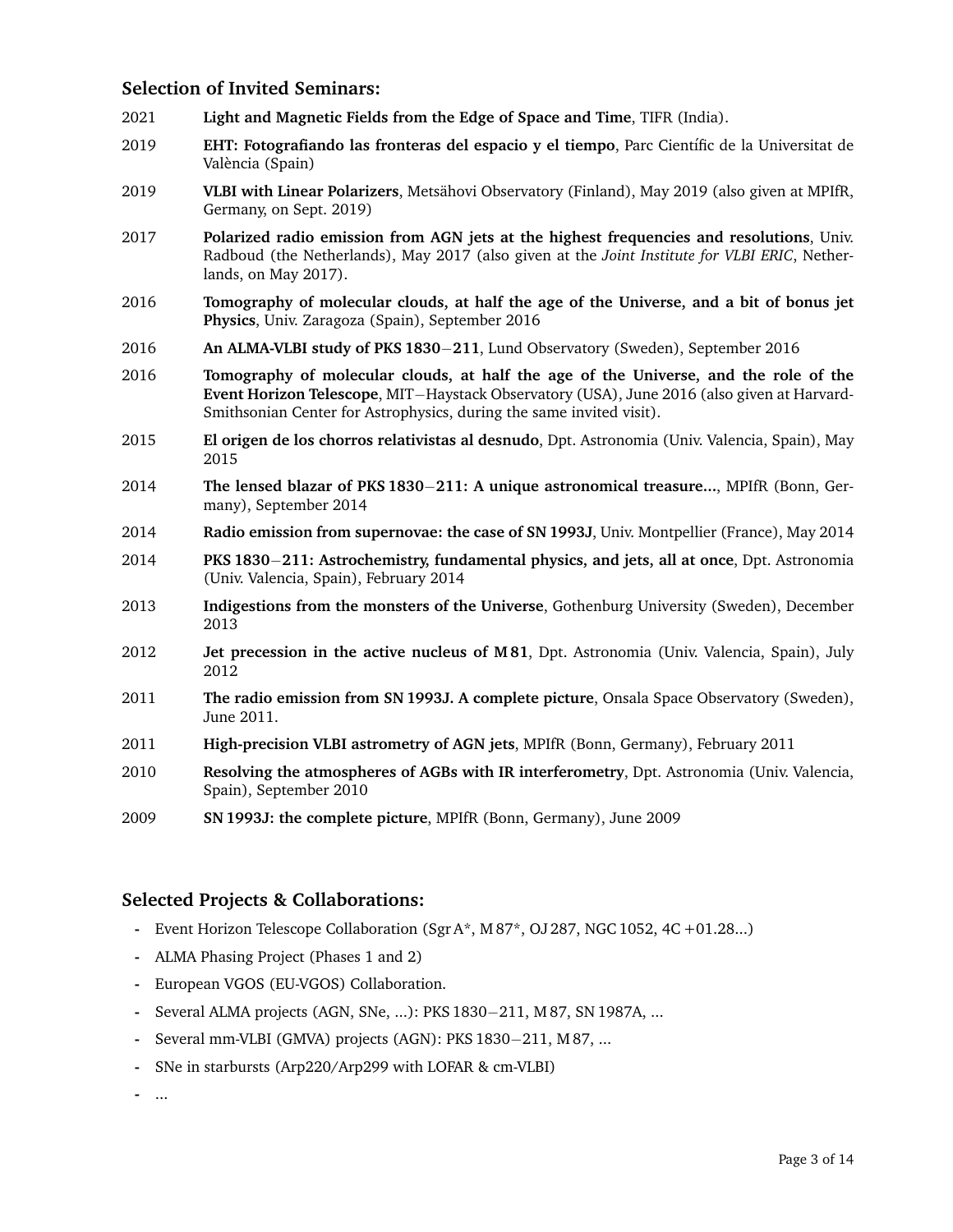# **Invited Outreach Talks:**

- 2021 **Luz y campos magneticos desde los confines del espacio y el tiempo ´** (Univ. Valladolid)
- 2020 **Construye tu mismo la imagen de un agujero negro ´** (E3F Summer School, Univ. Valencia)
- 2019 **Fotografiando la frontera del espacio y el tiempo** (at several locations in Spain)
- 2017 La volta al món en hora i mitja (Ontinyent, Spain)
- **2017 A black hole at the heart of our Galaxy** (Astronomins dag och natt, Fjärås Bräcka, Sweden)
- 2016 **D'on venim i on anem?** (Ontinyent, Spain)
- 2016 **D'on venim i on anem? Des d'Alfarrasí fins als límits del Cosmos** (Alfarrasí, Spain)
- 2015 **Indigestions from the monsters of the Universe** (Goteborg Astronomiska Klubb, Sweden)
- 2014 **Mirant l'Univers amb ulleres radio `** (IES J. Segrelles, Albaida, Spain)
- 2014 **An astronomical view of monument orientations in the Ancient Egypt** (Chalmers Aerospace Club, Sweden)
- 2013 **Indigestions from the monsters of the Universe** (Goteborg University, Sweden)

# **Selection of Other Merits:**

- 2022 **I Premi Dr. Borras`** d' Alfarras´ı.
- 2021 **Early Career Award** from the Event Horizon Telescope Collaboration.
- 2021 **Group Award** from the Royal Astronomical Society<sup>1</sup>.
- 2020 **National Prize** from the Spanish Royal Physics Society (*RSEF*) and the BBVA Foundation (*FBBVA*) to the best outreach article.
- 2020 **Einstein Medal** from the A. Einstein Society<sup>1</sup> and **Diamond Achievement Award** from the NSF<sup>1</sup>.
- 2019 **Breakthrough Prize in Fundamental Physics** from the *Breakthrough Prize Foundation*<sup>1</sup> .
- 2019 **CIDEGENT Excellence Research Program** from *Generalitat Valenciana* (Spain).
- 2013 **National Prize** from the Spanish Royal Physics Society (*RSEF*) and the BBVA Foundation (*FBBVA*) to the best outreach article.
- 1999 **ROTARY Prize** to the promotion of the experimental work in Physics (Univ. Valencia).
- PI Press **Rapid changes in a black hole may help understand the most energetic radiation in the Universe** 2020 (UVEG)
	- **ALMA Reveals Intense Magnetic Field Close to a Black Hole** 2015 (ESO 1515)
	- **ALMA reveals a black-hole indigestion in PKS 1830-211** 2013 (ESO 1344)
	- **Youngest supernova ever imaged, just after explosion** 2011 (IAA/CSIC)
- Pedagogy **ANECA Accreditation** as *Profesor Ayudante Doctor*, *Profesor Contratado Doctor*, *Profesor de Universidad Privada*, and *Profesor Titular Universitario*.
	- **Diploma of Higher Education** (Engineering Education Research, Chalmers) 2016
	- **Docent Degree** (Astronomy & Astrophysics, Chalmers) 2017
- Lecturing Lecturer at University of Valencia (Spain): 2006–2008, 2019–to date.
	- *Lecturer and Consultant Expert* at the Valencian International University (VIU) Masters course "Radioastronomía" 2013–2017 (Main Lecturer 2014–2016).
	- *Masters course RRY131 (Radioastronomy)* at Chalmers University (2013–2018).
	- *Invited lectures at international Astronomy schools (IYAS, ERIS, NERAS, DARK/ALMA, ...*

<sup>&</sup>lt;sup>1</sup>Shared among the members of the EHT Collaboration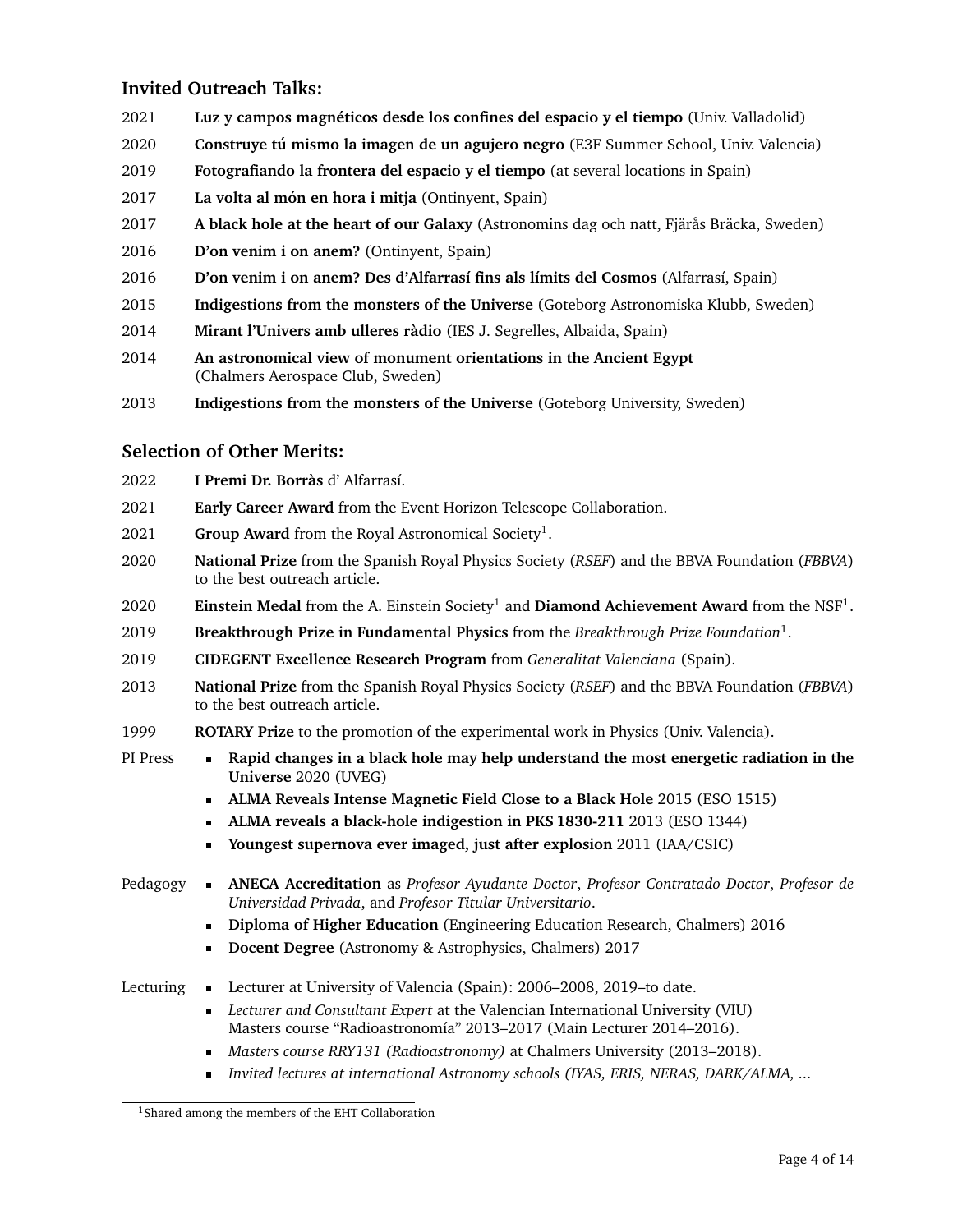# **List of Refereed Publications:**

### **– PUBLISHED 2022:**

Wielgus M., Marchili N., Martí-Vidal I., et al. **Millimeter light curves of Sagittarius A\* observed during the 2017 EHT Campaign**, ApJL, 930, 19

Natarajan I., Deane R., Martí-Vidal I., et al. MeqSilhouette v2: spectrally resolved polarimetric synt**hetic data generation for the Event Horizon Telescope**, MNRAS, 512, 490

Event Horizon Telescope Collaboration et al. **First Sgr A\* EHT Results VI. Testing the black hole metric**, ApJ, 930, 17

Event Horizon Telescope Collaboration et al. **First Sgr A\* EHT Results V. Testing astrophysical models of the Galactic Center black hole**, ApJ, 930, 16

Event Horizon Telescope Collaboration et al. **First Sgr A\* EHT Results IV. Variability, morphology and black hole mass**, ApJ, 930, 15

Event Horizon Telescope Collaboration et al. **First Sgr A\* EHT Results III. Imaging of the Galactic Center SMBH**, ApJ, 930, 14

Event Horizon Telescope Collaboration et al. **First Sgr A\* EHT Results II. EHT and multi-wavelength observations, data processing and calibration**, ApJ, 930, 13

Event Horizon Telescope Collaboration et al. **First Sgr A\* EHT Results I. The Shadow of the SMBH in the center of the Milky Way**, ApJ, 930, 12

Williams D. R. A. et al. **LeMMINGs. IV. The X-ray properties of a statistically-complete sample of the nuclei in active and inactive galaxies from the Palomar sample**, MNRAS, 510, 4909

Satapathy K. et al. **The variability of the BH image in M87 at the dynamical timescale**, ApJ, 925, 13

Farah J. et al. **Selective dynamical imaging of interferometric data**, ApJL, 930, 18

Georgiev B. et al. **A Universal power-law prescription for variability from synthetic images of black hole accretion flows**, ApJL, 930, 20

Broderick A. E. et al. **Characterizing and mitigating intraday variability: reconstructing source structure accreting black holes with mm-VLBI**, ApJL, 930, 21

#### **– PUBLISHED 2021:**

Baldi R. et al. **LeMMINGs. III. The e-MERLIN Legacy Survey of the Palomar sample. Exploring the origin of nuclear radio emission in active and inactive galaxies through the [OIII]– radio connection**, MNRAS, 508, 2019

Janssen M. et al. **EHT Observations of the Jet Launching and Collimation in Centaurus A**, Nature Astronomy, 5, 1017

Martí-Vidal I. & Goddi C. High-Frequency Polarization Variability from Active Galactic Nuclei, Galaxies, 9, 51

Kocherlakota P. et al. **Constraints on black-hole charges with the 2017 EHT observations of M87\***, Phys Rev D, 103, 10 (id.104047)

Narayan R. et al. **The Polarized Image of a Synchrotron-emitting Ring of Gas Orbiting a Black Hole**, ApJ, 912, 35

Algaba J. C. et al. **Broadband Multi-wavelength Properties of M87 During the 2017 Event Horizon Telescope Campaign**, ApJL, 911, 11

Goddi C., Martí-Vidal I. et al. Polarimetric Properties of EHT Targets from ALMA, ApJL, 910, 14

Event Horizon Telescope Collaboration et al. **First M87\* EHT Results VIII. Magnetic Field Structure near The Event Horizon**, ApJL, 910, 13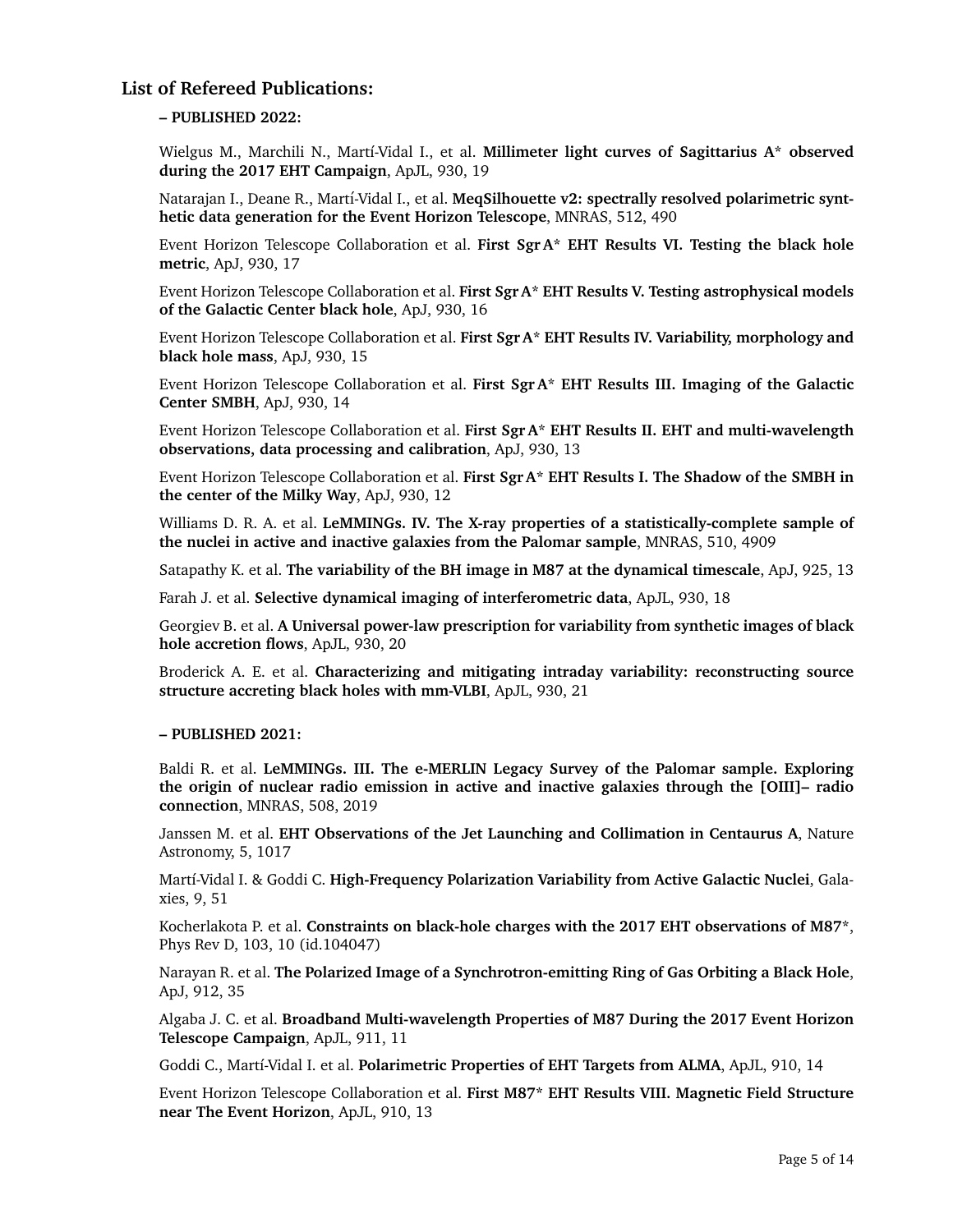Event Horizon Telescope Collaboration et al. **First M87\* EHT Results VII. Polarization of the Ring**, ApJL, 910, 12

Martí-Vidal I., et al. Polarization calibration techniques for new-generation VLBI, A&A, 646, 52

### **– PUBLISHED 2020:**

Psaltis D., et al. **Gravitational Test beyond the First Post-Newtonian Order with the Shadow of the M87 Black Hole**, PhysRevLett, 125, 14

Wielgus M., et al. **Monitoring the Morphology of M87\* in 2009-2017 with the Event Horizon Telescope**, ApJ, 901, 1, 67

Muller S., Jaswanth S., Horellou C. & Mart´ı-Vidal **All good things come in threes: the third image of the lensed quasar PKS 1830**−**211**, A&A, 640, 69

Gold R. et al., **Verification of Radiative Transfer Schemes for the EHT**, ApJ, 897, 2, 148

Broderick A. E., et al. **THEMIS: A Parameter Estimation Framework for the Event Horizon Telescope**, ApJ, 897, 2, 139

Kim J.-Y. et al. **Event Horizon Telescope imaging of the archetypal blazar 3C 279 at an extreme 20 microarcsecond resolution**, A&A, 640, A69

Mart´ı-Vidal I. et al., **ALMA full polarization observations of PKS 1830**−**211 during its record-breaking flare of 2019**, A&A, 638, L13

Muller S. et al. **Detection of deuterated molecules, but not of lithium hydride, in the z = 0.89 absorber toward PKS 1830**−**211**, A&A, 637, A7

Roelofs M. et al. **SYMBA: An end-to-end VLBI synthetic data generation pipeline. Simulating Event Horizon Telescope observations of M 87**, A&A, 636, A5

#### **– PUBLISHED 2019:**

Climent J. B. et al. **Evidence of a Substellar Companion to AB Dor C**, ApJL, 886, 1, L9

Janssen M. et al. **rPICARD: A CASA-based calibration pipeline for VLBI data. Calibration and imaging of 7 mm VLBA observations of the AGN jet in M 87**, A&A, 626, A75

Porth O., Chatterjee K., Narayan R., et al. **The Event Horizon General Relativistic Magnetohydrodynamic Code Comparison Project**, ApJS, 243, 26

Goddi C., Martí-Vidal I., et al. **Calibration of ALMA as a Phased Array: ALMA Observations during the 2017 VLBI Campaign**, PASP, 131, 5003

Event Horizon Telescope Collaboration, **First M87\* Event Horizon Telescope Results. VI. The Shadow and Mass of the Central Black Hole**, ApJL, 875, 6

Event Horizon Telescope Collaboration, **First M87\* Event Horizon Telescope Results. V. Physical Origin of the Asymmetric Ring**, ApJL, 875, 5

Event Horizon Telescope Collaboration, **First M87\* Event Horizon Telescope Results. IV. Imaging the Central Super Massive Black Hole**, ApJL, 875, 4

Event Horizon Telescope Collaboration, **First M87\* Event Horizon Telescope Results. III. Data Processing and Calibration**, ApJL, 875, 3

Event Horizon Telescope Collaboration, **First M87\* Event Horizon Telescope Results. II. Array and Instrumentation**, ApJL, 875, 2

Event Horizon Telescope Collaboration, **First M87\* Event Horizon Telescope Results. I. The Shadow of the Supermassive Black Hole**, ApJL, 875, 1

Chanapote T. et al. **Demonstration of polarization calibration with the LBA on selected AGNs**, PASA, 36, 13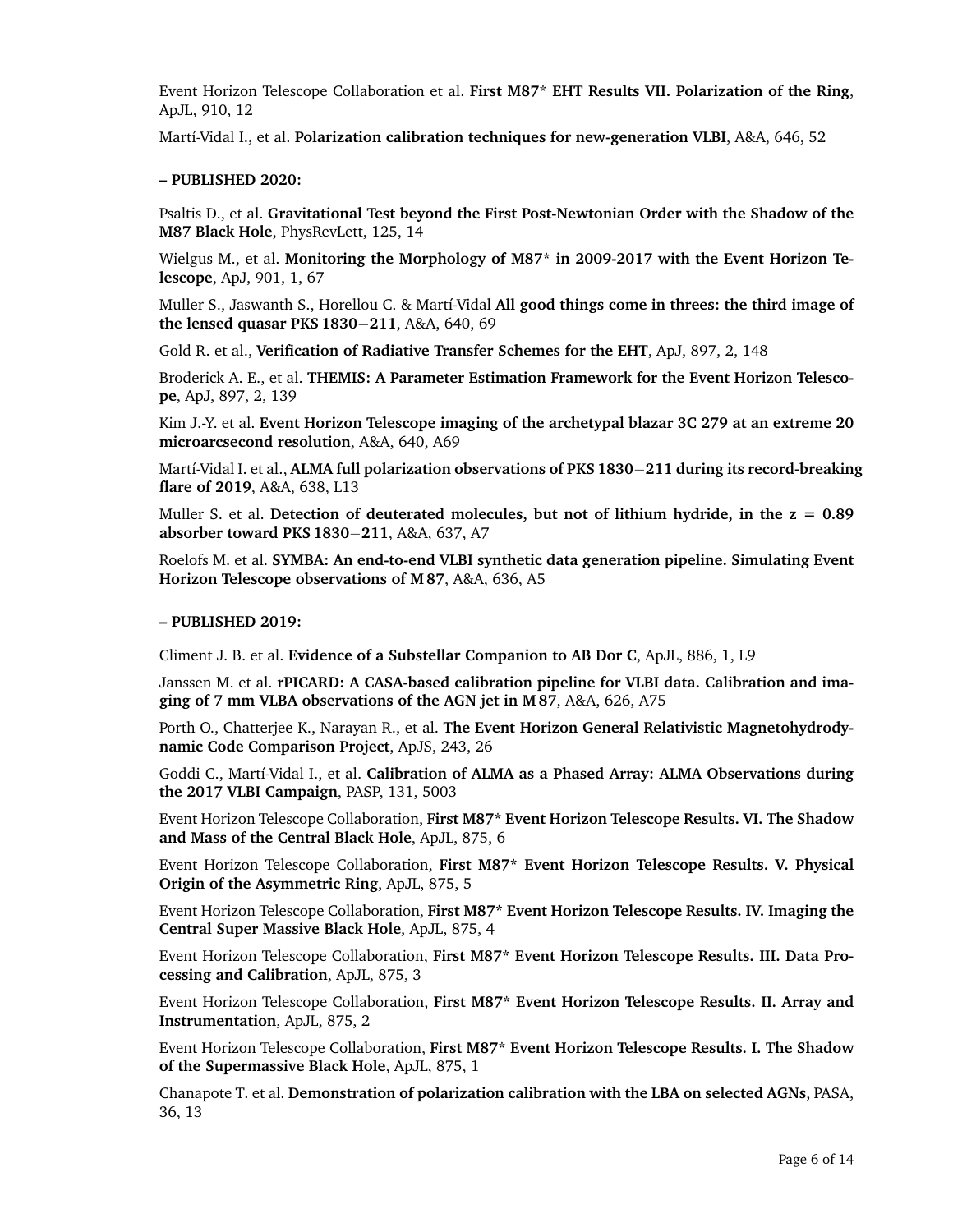Varenius E. et al. **The population of SNe/SNR in the starburst galaxy Arp200. A self-consistent analysis of 20 years of VLBI monitoring**, A&A, 623, 173

Hovatta T., O'Sullivan S., Martí-Vidal I., et al. **Magnetic field at the jet base: extreme Faraday rotation in 3C273 revealed by ALMA**, A&A, 623, 111

Issaoun S. et al. **The size, shape and scattering of SgrA\* at 86 GHz: First VLBI with ALMA**, ApJ, 871, 30

Martí-Vidal I. & Muller S. Submillimeter polarization and variability of quasar PKS 1830-211, A&A, 621, 18

#### **– PUBLISHED 2018:**

Brunner M. et al. **Molecular line study of the S-type AGB star W Aquilae. ALMA observations of CS, SiS, SiO and HCN**, A&A, 617, 23

Mattila S., et al. **A dust-enshrouded tidal disruption event with a resolved radio jet in a galaxy merger**, Science, 361, 482

Abellán F. J., Martí-Vidal I., Marcaide, J. M., & Guirado J.C. **Core-shifts and proper-motion constraints in the S5 polar cap sample at the 15 and 43 GHz bands**, A&A, 614, 74

Lu R., Krichbaum T. P., Roy A. L., et al. **Detection of intrinsic source structure at** ∼ **3 Schwarzschild radii with Millimeter-VLBI observations of Sgr A\***, ApJ, 859, 60

Hovatta T., O'Sullivan S., Mart´ı-Vidal I., et al. **Magnetic field at a jet base: extreme Faraday rotation in 3C 273 revealed by ALMA**, A&A, accepted (ArXiv:1803.09982)

Baldi R. D., Williams D. R. A., McHardy I. M., et al. **LeMMINGs - I. The eMERLIN legacy survey of nearby galaxies. 1.5-GHz parsec-scale radio structures and cores**, MNRAS, 476, 3478

Ramírez-Olivencia N., Varenius E., Pérez-Torres M., et al. Sub-arcsecond imaging of Arp 299-A at 150 **MHz with LOFAR: Evidence for a starburst-driven outflow**, A&A, 610, 18

Matthews L. D., Crew G. B., Doeleman S. S., et al. **The ALMA Phasing System: A Beamforming Capability for Ultra-high-resolution Science at (Sub)Millimeter Wavelengths**, PASP, 130, 5002

Jiang W., Shen Z., Jiang D., Martí-Vidal I., Kawaguchi N. **VLBI Imaging of M81<sup>\*</sup> at**  $\lambda = 3.4$  mm with **Source-frequency Phase-referencing**, ApJ, 853, 14

#### **– PUBLISHED 2017:**

Azulay R., Guirado J. C., Marcaide J. M., Mart´ı-Vidal I. et al., **The ABDoradus system revisited: the dynamical mass of ABDor A/C**, A&A, 607, 10

Varenius E. et al., **An atomic hydrogen bridge fueling NGC 4418 with gas from VV 655**, A&A, 607, 43

Azulay R., Guirado J. C., Marcaide J. M., Martí-Vidal I. et al., Young, active radio stars in the AB **Doradus moving group**, A&A, 602, 57

Vlemmings W. H. T., Khouri T., Martí-Vidal I. et al., **Magnetically aligned dust and SiO maser polarization in the envelope of the red supergiant VY CMa**, A&A, 603, 92

Hodgson J. et al., **Location of Gamma-ray emission and magnetic field strengths in OJ 287**, A&A, 597, A80

Van Eck C. L., Haverkorn M., Alves M. I. R., et al. **Faraday tomography of the local interstellar medium with LOFAR: Galactic foregrounds towards IC 342**, A&A, 597, A98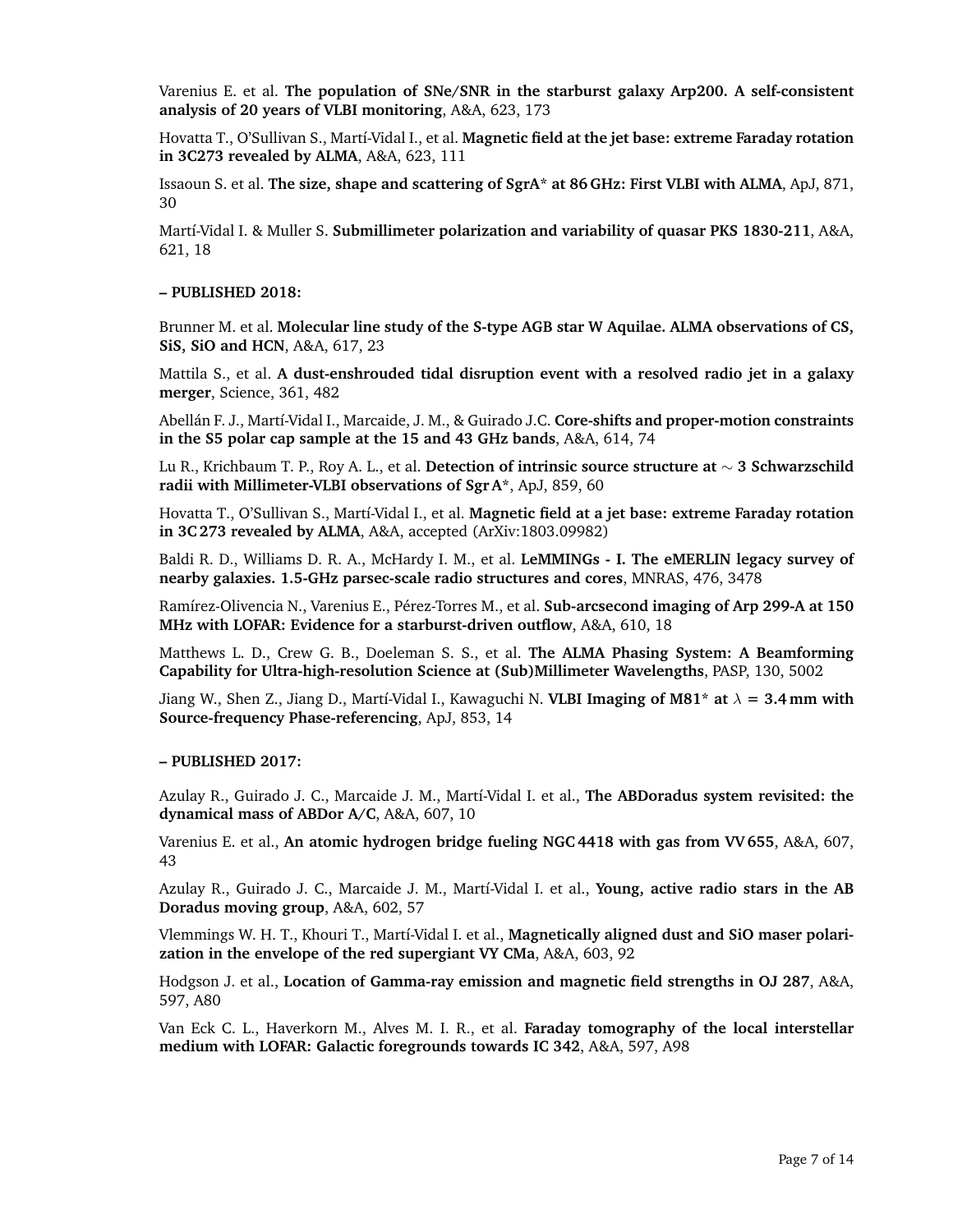#### **– PUBLISHED 2016:**

Molina S., Agudo I., Gómez J. L., et al. Direct Imaging of a Toroidal Magnetic Field in the Inner Jet **of NRAO 150**, Galaxies, 4, 70

Martí-Vidal I., Abellan F., Marcaide J. M., et al. Absolute kinematics of radio source components **in the complete S5 polar cap sample IV. Proper motions of the radio cores over a decade and spectral properties**, A&A, 596, A27

Varenius E., Conway J., Martí-Vidal I. et al., **Subarcsecond international LOFAR radio images of Arp 220 at 150 MHz: A kpc-scale star forming disk surrounding nuclei with shocked outflows**, A&A, 593, 86

Baobab L. H. et al., **Linearly Polarized Millimeter and Submillimeter Continuum Emission of Sgr A\* Constrained by ALMA**, A&A, 593, A107

Kimani N., Sendlinger K., Brunthaler A., et al. **The radio evolution of supernova SN 2008iz in M 82**, A&A, 593, A18

Baczko A.K., et al., **A Highly Magnetized Twin-Jet Base Pinpoints a Supermassive Black Hole**, A&A, 593, A47

Martí-Vidal I. & Muller S., Using gravitationally lensed images to investigate the intrinsic AGN **variability**, A&A, 590, 83

Martí-Vidal I., Vlemmings W., & Muller S., Dual differential polarimetry. A tool for polarization **synthesis in interferometric observations**, A&A, 593, A61

Mart´ı-Vidal I., Roy A., Conway J., & Zensus A. J., **Calibration of mixed-polarization interferometric observations**, A&A, 587, A143

Lindberg J. E., Aalto S., Muller S., Martí-Vidal I., et al., **Evidence for a chemically differentiated outflow in Mrk 231**, A&A, 587, 15

#### **– PUBLISHED 2015:**

ALMA Partnership, Fomalont E. B., Vlahakis C., Corder S., et al., **The 2014 ALMA Long Baseline Campaign: An Overwiew**, ApJ, 808, 1

Martí-Vidal I., Muller S., Vlemmings W., Horellou C., & Aalto S., A strong magnetic field in the jet **base of a supermassive black hole**, Science, 348, 311

Azulay R., Guirado J. C., Marcaide J. M., Mart´ı-Vidal I. et al., **Dynamical masses of the low-mass stellar binary AB Doradus B**, A&A, 578, A16

Lindroos L., Knudsen K. K., Vlemmings W., Conway J., & Mart´ı-Vidal I., **Stacking of large interferometric data sets in the image- and uv-domain - a comparative study**, MNRAS, 446, 3502L

Varenius E., Conway J.E., Mart´ı-Vidal et al. **Subarcsecond international LOFAR radio images of the M82 nucleus at 118 MHz and 154 MHz**, A&A, 574, A114

#### **– PUBLISHED 2014:**

Zanardo G., Staveley-Smith L., Indebetouw R., et al. **Spectral and Morphological Analysis of the Remnant of Supernova 1987A with ALMA and ATCA**, ApJ, 796, 82

Varenius E., Conway J.E., Martí-Vidal et al. **The radio core structure of the luminous infrared galaxy NGC 4418. A young clustered starburst revealed?**, A&A, 566, A15

Morabito L. K., Oonk J. B. R., Salgado F., et al. **Discovery of Carbon Radio Recombination Lines in M82**, ApJ, 795, 33

Muller S., Combes F., Guélin M. et al. An ALMA Early Science survey of molecular absorption lines **toward PKS 1830-211. Analysis of the absorption profiles**, A&A, 566, 112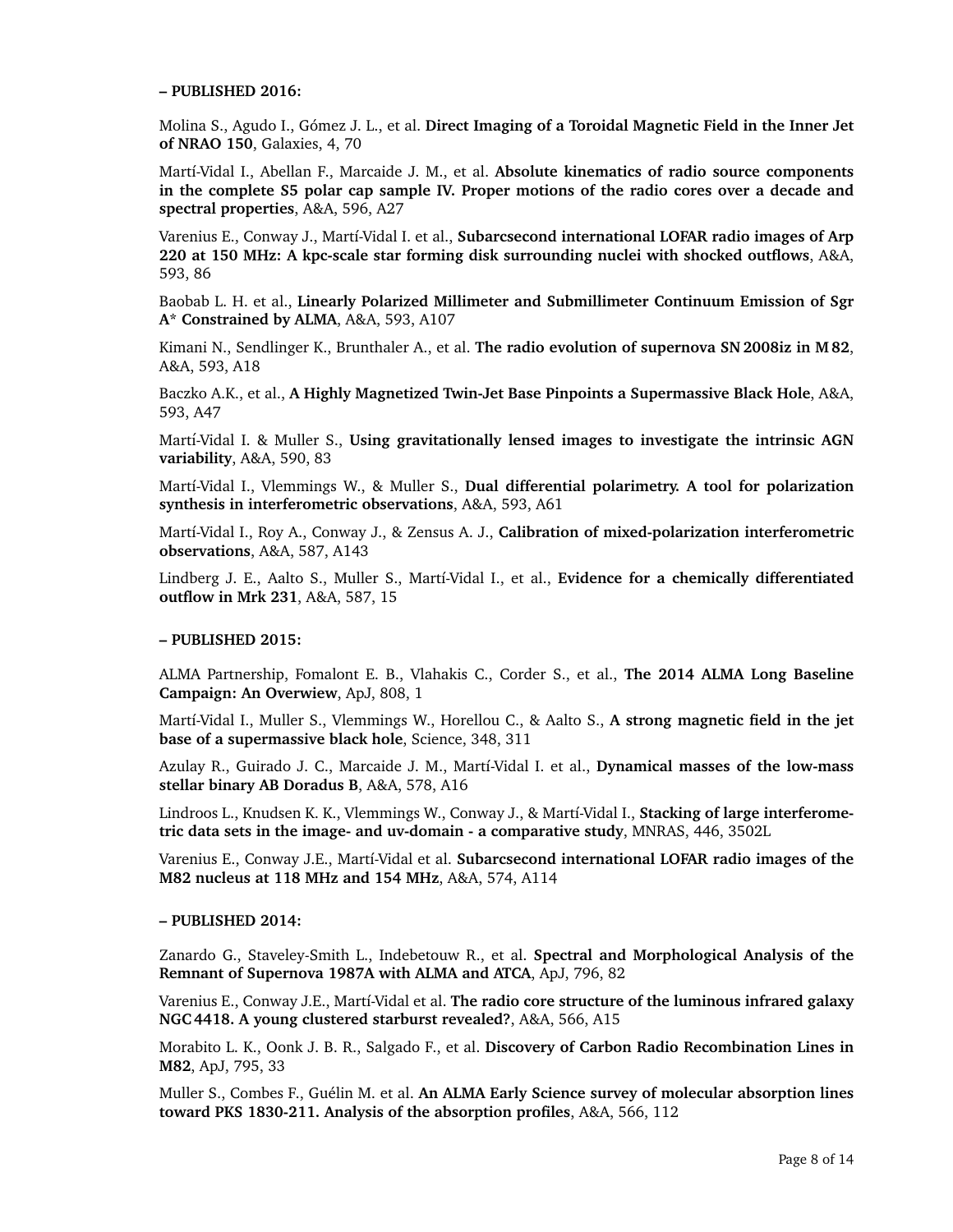Molina S.N., Agudo I., Gómez J.L., Krichbaum T.P., Martí-Vidal I., & Roy A.L. Evidence for internal **rotation and a helical magnetic field in the jet of the quasar NRAO 150**, A&A, 556, 26

Arroyo-Torres B., Martí-Vidal I., Marcaide J.M., Wittkowski M., et al. VLTI/AMBER observations of **cool giants stars: atmospheric structures and fundamental parameters**, A&A, 566, 88

P´erez-Torres, Lundqvist P., Beswick R., et al. **Constraints on the progenitor system and the environs of SN 2014J from deep eMERLIN and EVN observations**, ApJ, 729, 38

Martí-Vidal I., Vlemmings W.H.T., Muller S. & Casey S. UVMULTIFIT: a multi-purpose tool for mode**lling of astronomical interferometric observations**, A&A, 563, A136

Azulay R., Guirado J.C., Marcaide J.M., Mart´ı-Vidal I., Arroyo-Torres B., **Radio detection of the young binary HD160934**, A&A, 561, A38

Indebetouw R., Matsuura M., Dwek E., et al. **Dust Production and Particle Acceleration in Supernova 1987A Revealed with ALMA**, ApJ, 782, 2

Martí-Vidal I. & Marcaide J.M. Limit to the radio emission from a putative central compact source **in SN 1993J**, A&A, 561, A40

#### **– PUBLISHED 2013:**

Mart´ı-Vidal I., Muller S., et al. **Probing the jet base of the lensed blazar PKS 1830**−**211 from its chromatic variability**, A&A, 558, A123

Mezcua M., Lobanov A., & Martí-Vidal I. The resolved structure of the extragalactic supernova rem**nant SNR 4449–1.**, MNRAS, 436, 2454

Kamenetzky J., McCray R., Indebetouw R. et al. **Carbon Monoxide in the Cold Debris of Supernova 1987A**, ApJ, 773, L34

Tafoya D., Loinard L., Fonfria J.P., Vlemmings W.H.T., Martí-Vidal I., & Pech G. **Rapid angular expansion of the ionized front of CRL 618**, A&A, 556, A35

#### **– PUBLISHED 2012:**

Perucho M., Martí-Vidal I., Lobanov A.P., & Hardee P.E., **S5 0836+710: An FRII jet disrupted by the growth of a helical instability?**, A&A, 545, A65

Martí-Vidal I., Pérez-Torres M.A., & Lobanov A.P. **Over-resolution of compact sources in interferometric observations**, A&A, 541, A135

Martí-Vidal I., Krichbaum T., Marscher A., et al. On the Calibration of Full-polarization 86GHz Global **VLBI Observations** , A&A, 542, A107

#### **– PUBLISHED 2011:**

Martí-Vidal I., Tudose V., et al. **VLBI observations of SN 2011dh: imaging of the youngest radio supernova**, A&A, 535L, 10

Guirado J.C., Marcaide J.M., Martí-Vidal I., et al., The size of AB Dor A from VLTI/AMBER interfero**metry**, A&A, 533, 106

Martí-Vidal I., Marcaide J.M., Ros E., et al., Detection of jet precession in the active nucleus of M 81, A&A, 533, 111

Martí-Vidal I., Marcaide J.M., Quirrenbach A., et al., **AMBER observations of the AGB star RS Capricorni: extended atmosphere and comparison with stellar models**, A&A, 529, 115

Martí-Vidal I., Marcaide J.M., Alberdi A., et al., Radio emission and expansion of SN1993J: the **complete picture. I. Self-consistent re-analysis of the VLBI data**, *A&A*, 2011, 526A, 142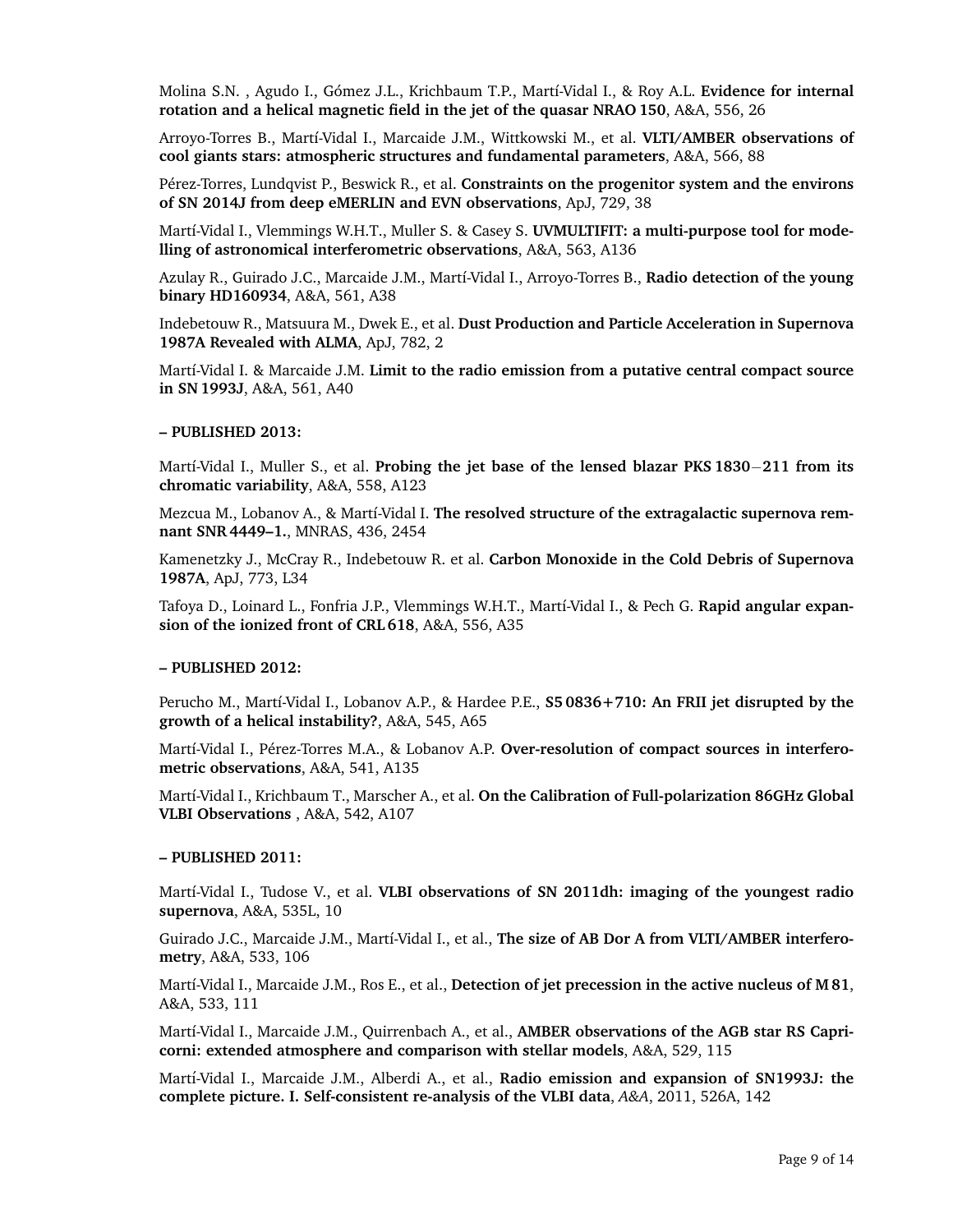Martí-Vidal I., Marcaide J.M., Alberdi A., et al., Radio emission and expansion of SN1993J: the **complete picture. II. Simultaneous fit of radio light curves and expansion curve**, *A&A*, 2011, 526A, 143

Martí-Vidal I., Pérez-Torres M.A., & Brunthaler A., Electron cooling and the connection between **expansion and flux-density evolution in radio supernovae**, A&A, 529, 47

#### **– PUBLISHED 2010:**

Martí-Vidal I., Ros E., Pérez-Torres M.A., et al., **Coherence loss in VLBI phase-referenced observations**, *A&A*, 515A, 53

Brunthaler A., Martí-Vidal I., Menten K.M., et al., VLBI observations of SN2008iz: I. Expansion velo**city and limits on anisotropic expansion**, *A&A*, 516A, 27

Martí-Vidal I., **Optimum estimate of delays and dispersive effects in low-frequency interferometric observations**, *A&A*, 517A, 83

Martí-Vidal I., Guirado J.C., Jiménez-Monferrer S., & Marcaide J.M., Atmospheric turbulence in phase**referenced and wide-field interferometric images: Application to the Square Kilometre Array**, *A&A*, 517A, 70

Marchili N., Martí-Vidal I., Brunthaler A., et al., **The radio lightcurve of SN 2008iz in M82 revealed by Urumqi observations**, *A&A*, 509A, 47

#### **– PUBLISHED 2009:**

Martí-Vidal I., Guirado J.C., Jiménez-Monferrer S., & Marcaide J.M., **On the SKA sensitivity and astrometric precision under a turbulent atmosphere**, *SKA Memo 112*

Marcaide J. M., Martí-Vidal I., Alberdi A., et al., A decade of SN1993J: discovery of wavelength **effects in the expansion rate**, *A&A*, 505, 927

Martí-Vidal I., Marcaide J.M., Alberdi A., et al., 23 GHz VLBI observations of SN 2008ax, A&A, 499, 649

Marcaide J. M., Martí-Vidal I., Pérez-Torres, M.A., et al., 1.6 GHz VLBI observations of SN 1979C: **almost-free expansion**, *A&A*, 503, 869

#### **– PUBLISHED 2008:**

Martí-Vidal I. & Marcaide J. M. 2008, **Spurious source generation in mapping from noisy phase-selfcalibrated data**, *A&A*, 480, 289

Martí-Vidal I., Marcaide J. M., Guirado J. C., et al., Absolute kinematics of radio source components **in the complete S5 polar cap sample. III. First wide-field high-precision astrometry at 15.4 GHz**, *A&A*, 478, 267

#### **– PUBLISHED 2007:**

Martí-Vidal I., Marcaide J. M., Alberdi A., et al., 8.4 GHz VLBI observations of SN 2004et in NGC 6946, *A&A*, 470, 1071

#### **– PUBLISHED 2006:**

Beswick R. J., Riley J. D., Martí-Vidal I., et al., 15 years of very long baseline interferometry obser**vations of two compact radio sources in Messier 82**, *MNRAS*, 369, 1221

Guirado J. C., Mart´ı-Vidal I., Marcaide J. M., et al., **On the dynamics of the AB Doradus system**, *A&A*, 446, 733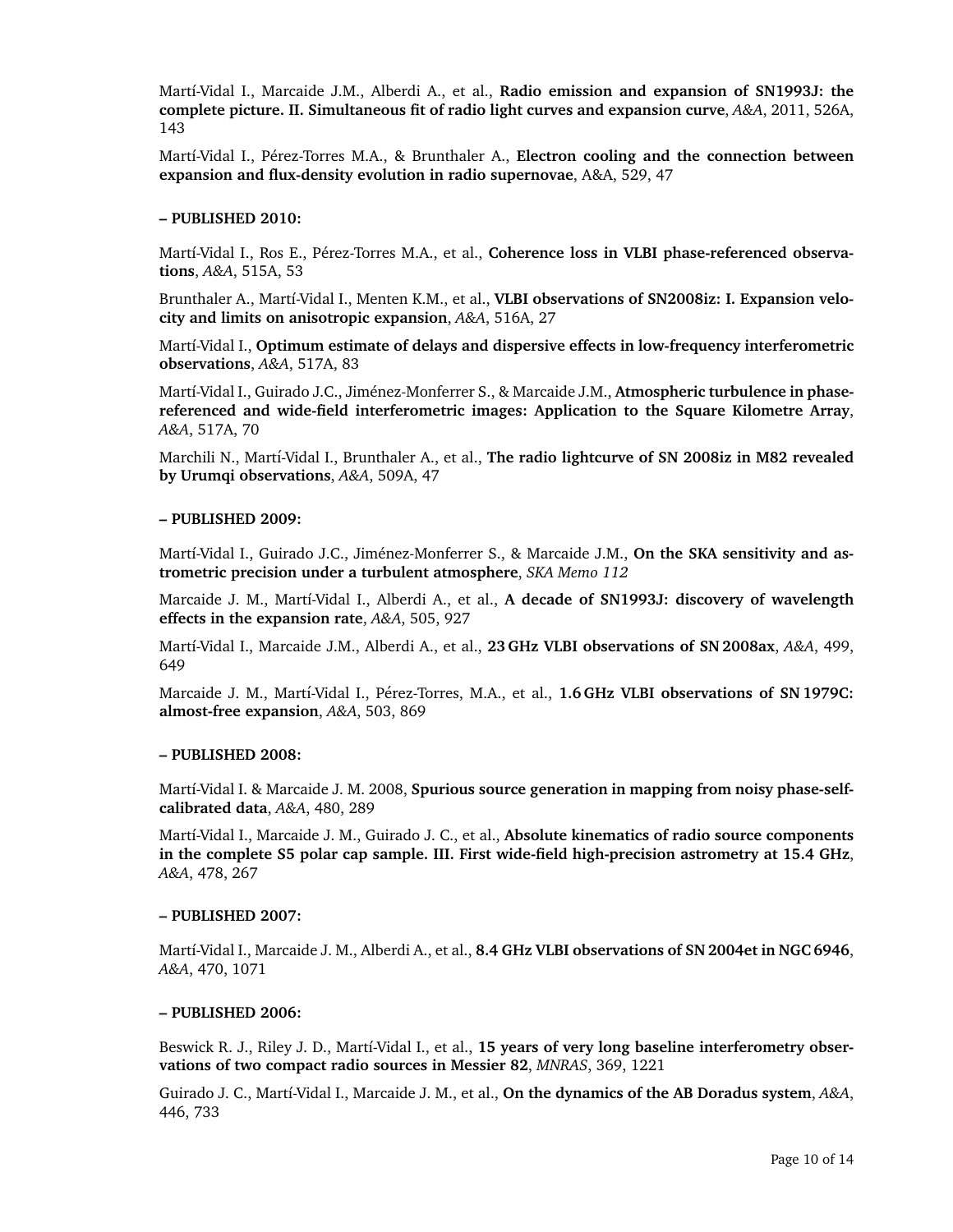# **Refereed Publications (in Spanish):**

Alberdi A., Gómez J. L., Martí-Vidal I. & Ros E. 2019, **Event Horizon Telescope: fotografiando las fronteras del Universo**, *Revista Espanola de F ˜ ´ısica*, **33**, 3

Mart´ı-Vidal 2015, **La paradoja de los trillizos gravidos ´** , *Revista Espanola de F ˜ ´ısica*, **30**, 1

Mart´ı-Vidal 2014, **Holograf´ıa acustica con un ordenador port ´ atil ´** , *Revista Espanola de F ˜ ´ısica*, **28**, 1

Mart´ı-Vidal 2011, **El imposible cometido de afinar una trompeta**, *Revista Espanola de F ˜ ´ısica*, **25**, 4, 45–49

Martí-Vidal I., Jiménez-Monferrer S., & Cruz-Molina C. 2010, **Emulando a Römer: medida de la velocidad de la luz cronometrando las ocultaciones de Ío, Revista Española de Física, 24, 3, 48–51** 

Mart´ı-Vidal I. & Marcaide J.M. 2009, **Simulacion de lentes gravitatorias en el laboratorio ´** , *Revista Iberoamericana de F´ısica*, **5**, 1, 31–34

Martí-Vidal I. & Jiménez-Monferrer S. 2009, **Medida de la precesión terrestre por triangulación del Polo Norte Celeste**, *Revista Española de Física*, 23, 2, 50–54

Gimeno B., Mart´ı-Vidal I., Sanchis M.A., & Vegara M. 2000, **Determinacion indirecta de la velocidad ´ de la luz en el vac´ıo mediante un circuito resonante**, *Revista Espanola de F ˜ ´ısica*, **14**, 4, 41–44

### **Books:**

Martí-Vidal I., Viaje al centro de un agujero negro (Journey to the center of a black hole), *Ed. Institucio Alfons el Magn ´ anim `* , Coleccion´ *Urania `* 2020, ISBN: 978-84-7822-886-7

Mart´ı-Vidal I., **Cafe con F ´ ´ısica (Coffee with Physics)**, *Ed. Equipo Sirius (Spain)*, 2012 ISBN: 978-84-151-1953-1

**Primer Encuentro de la Radioastronomía Española. Memorial Lucas Lara (First Meeting of Spanish Radioastronomy**) (book of proceedings), Guirado J.C., Martí-Vidal I., & Marcaide J.M. (eds.), *PUV*, 2005, ISBN: 978-84-370-6754-4

Marcaide J.M. & Martí-Vidal I., Astronomía: problemas resueltos (Astronomy: solved exercises), *Publicacions de la Universitat de Val`encia (PUV)*, in preparation

## **Other Publications:**

Perez-Torres M. A., Argo M. K., Martí-Vidal I., Alberdi A., et al., **eMERLIN radio detection of SN2013df at 5.0 GHz**, *ATel*, 8452, 1, 2015

Acosta-Pulido J. A., Agudo I., Alberdi A., Alcolea J., et al., **The Spanish Square Kilometre Array White Book**, arXiv:1506.03474, 2015

Knudsen K. K., Lindroos L., Vlemmings W., Conway J., & Marti-Vidal I. **Stacking of SKA data: comparing uv-plane and image-plane stacking**, in *SKA Science Book 'Advancing Astrophysics with the Square Kilometre Array'*, 2015

Argo M. K., Pérez-Torres M. A., Beswick R.J., Alberdi A., et al. **Radio Detection of SN 2014bc in NGC 4258 with eMERLIN**, *ATel*, 6273, 1, 2014

Tilanus R. P. J. et al., **Future mmVLBI Research with ALMA: A European vision**, arXiv:1406.4650

Fish V., et al. **High-Angular-Resolution and High-Sensitivity Science Enabled by Beamformed AL-MA**, arXiv:1309.3519.

Mart´ı-Vidal I., **El secreto de los agujeros negros**, *Levante-EMV.com*, 19.10.2013 (http://www.levante-emv.com/comunitat-valenciana/2013/10/20/secreto-agujeros-negros/1043090.html)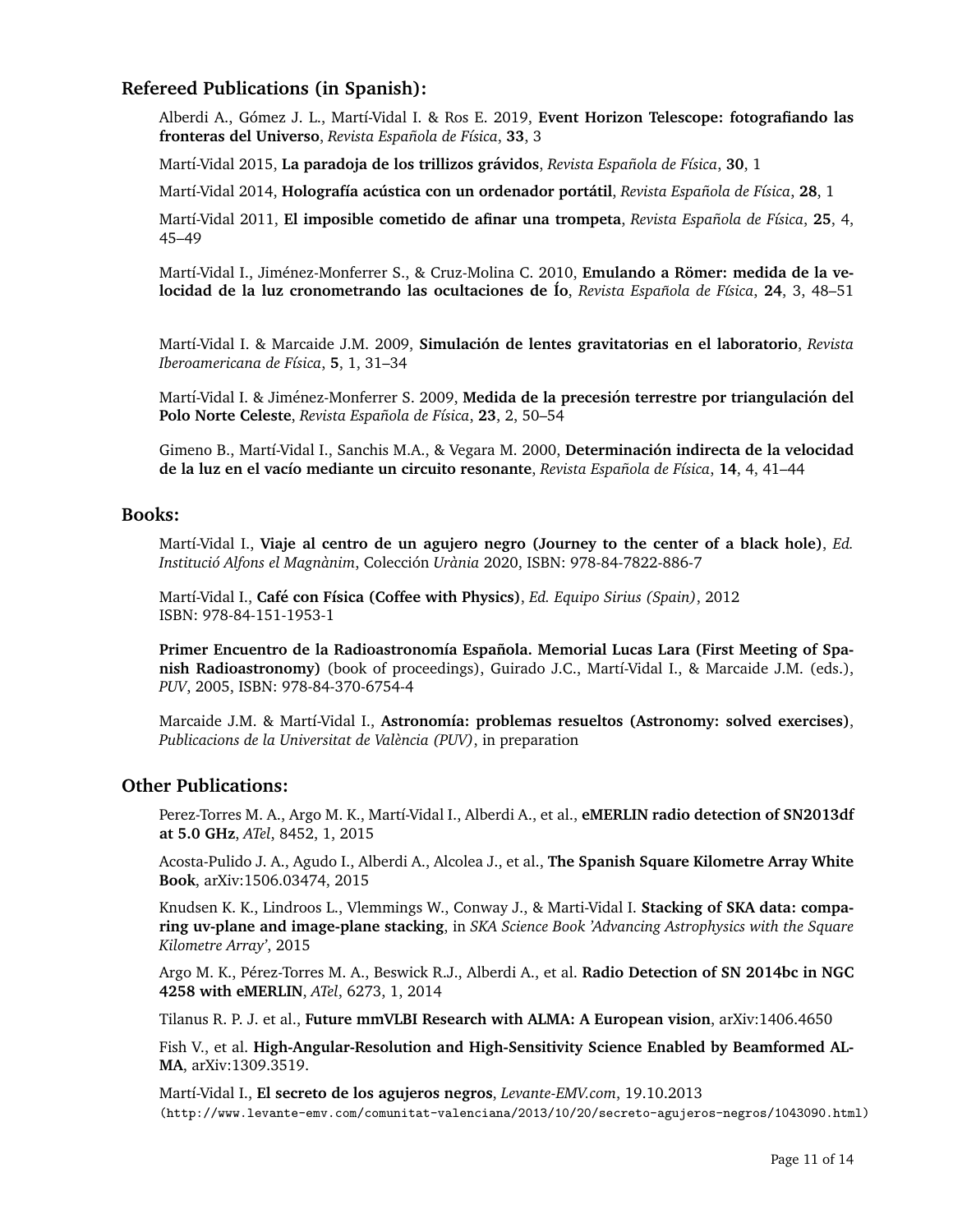Mart´ı-Vidal I. & Marcaide J.M. 2009, **Supernovas y su emision en banda radio ´** , *Bolet´ın de la Sociedad Española de Astronomía*, 21, 52 – 64 (invited paper).

Mart´ı-Vidal I., **¿Cuanto dura un d ´ ´ıa?**, *ElPais.com*, 04.05.2009 (http://www.uv.es/radioastronomia/miembros/Funnyphysics/art-elpsoc.htm)

Argo M.K., Beswick R.J., Muxlow T.W.B., Pedlar A., Marcaide J.M., & Martí-Vidal I., MERLIN observa**tions of SN2008ax**, *ATel*, 1469, 1, 2008

Stockdale C. J., Kaster B., Sjouwerman L. O., Rupen M. P., Martí-Vidal I., Marcaide J. M., van Dyk S. D., Weiler K. W., Paczynski B., & Panagia, N., **Supernova 2001em in UGC 11794**, *IAU Circ.*, 8472, 4, 2005

## **Main Conference Proceedings:**

Martí-Vidal I., **Down to the core: AGN polarimetry at the highest radio frequencies** in AGN & Pola*rimetry Conference*, Strasbourg, 1–11 December 2020 [Invited]

Martí-Vidal I., **Imaging the edge of space and time with the EHT**, in *SEA Meeting*, Tenerife (Spain), 13–15 July 2020 [Invited]

Mart´ı-Vidal I., **AGN jets at the highest resolutions and frequencies**, in *Finnish Astronomers Days Conference*, 28–30 May 2018 [Invited]

Martí-Vidal I., New-Generation Interferometric Polarimetry, in *Submm/mm/cm QU-ESO Workshop*, Munich (Germany), 25 – 27 October 2017 [Invited]

Martí-Vidal I., Polarized radio emission from AGN jets at the highest frequencies and resolutions, in *Polarized Emission from Astrophysical Jets*, Ierapetra (Greece), 12 – 16 June 2017 [Invited]

Marti-Vidal I., **Combining circular and linear polarizers in VLBI**, in 23rd Working Meeting of the European VLBI Group for Geodesy and Astrometry, Gothemburg (Sweden), 15 – 19 May 2017 [Talk]

Martí-Vidal I., Multi-field VLBI polarization calibration, in *CALibration and IMaging for the SKA*, Socorro (USA), 10–14 October 2016 [Invited]

Martí-Vidal I., **Tomography of molecular clouds at half the age of the Universe**, in 13th EVN Sympo*sium*, St. Petersburg (Russia), 20 – 23 September 2016 [Talk]

Martí-Vidal I., **APSYNSIM: An interactive tool to learn interferometry**, in 13th EVN Symposium, St. Petersburg, 20 – 23 September 2016 [Poster]

Martí-Vidal I., Simulation tools for ALMA, in *ALMA Developers Workshop 2016*, Göteborg (Sweden), 25 – 27 May 2016 [Poster]

Martí-Vidal I., Polarisation conversion for VLBI, in *ALMA Developers Workshop 2016*, Göteborg (Sweden), 25 – 27 May 2016 [Talk]

Mart´ı-Vidal I., **VLTI and ALMA. The potential for a ground-breaking symbiosis**, in *European Week of Astronomy and Space Science*, Tenerife (Spain), 22 – 26 June 2015 [Invited]

Martí-Vidal I., **Solving the polarization problem in ALMA-VLBI observations**, in *Workshop on mm*-*VLBI with ALMA*, Bologna (Italy), 22 – 23 January 2015 [Talk]

Pérez-Torres M. A., Lundqvist P., Beswick R. J., Björnsson C. I., et al., **What is the progenitor of the Type Ia SN 2014J?**, in *Highlights of Spanish Astrophysics VIII. XI Scientific Meeting of the Spanish* Astronomical Society, Teruel (Spain), 8 - 12 September 2014 [Talk by Pérez-Torres]

Azulay R., Guirado J. C., Marcaide J. M., Mart´ı-Vidal, I., Ros E., **Binary stars in loose associations: AB Dor B and HD 160934**, in *Highlights of Spanish Astrophysics VIII. XI Scientific Meeting of the Spanish Astronomical Society*, Teruel (Spain), 8 – 12 September 2014 [Talk by Azulay]

Mart´ı-Vidal I. **Phased ALMA and high-fidelity polarimetry with the Event Horizon Telescope**, in *EHT 2014*, Waterloo (Canada), 10 – 14 November 2014 [Invited]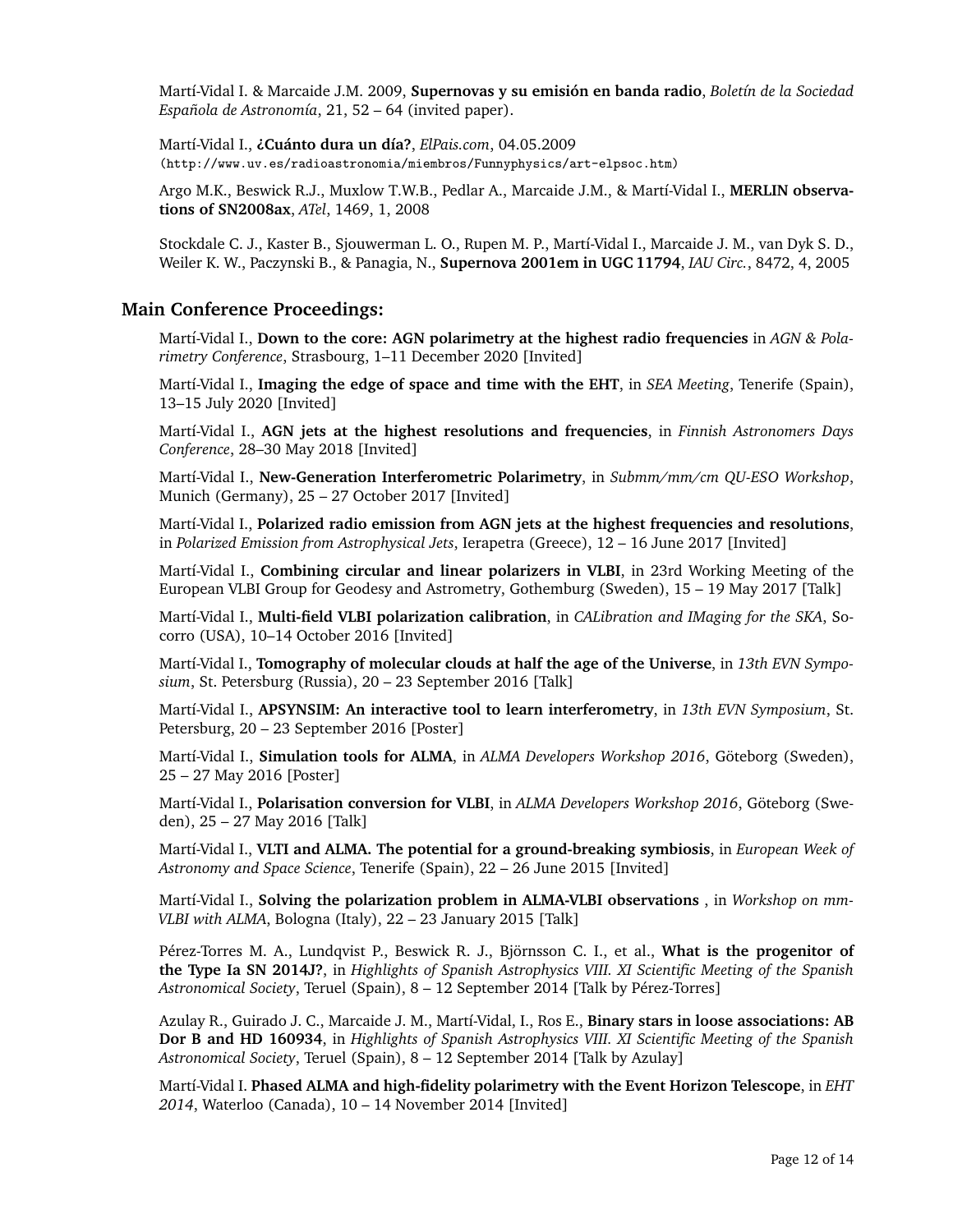Martí-Vidal I., Roy A., Aled W., Conway J., Lindqvist M., & Zensus J. A. **Solving the polarization problem in ALMA-VLBI observations**, in *EVN Symposium and users meeting 2014*, Cagliari (Italy), 7 – 10 October 2014 [Talk]

Martí-Vidal I., Vlemmings W., Lindroos L, & Muller S. **The Nordic Tools for advanced analysis of interferometry data**, in *EVN Symposium and users meeting 2014*, Cagliari (Italy), 7 – 10 October 2014 [Poster]

Hodgson J. A., Krichbaum T. P., Marscher A. P., Jorstad S. G., Mart´ı-Vidal I., et al. **5 year Global 3-mm VLBI survey of Gamma-ray active blazars**, in *EVN Symposium and users meeting 2014*, Cagliari (Italy), 7 – 10 October 2014 [Talk by Hodgson]

Martí-Vidal I. UVMULTIFIT. A versatile tool for fitting astronomical radio interferometric data, in *Techniques for Radio Weak Lensing* , Manchester (UK), 6 – 7 October 2014 [Invited]

Martí-Vidal Polarization calibration of the Phased ALMA for millimeter-wave VLBI, in VII SKA Works*hop on Calibration and Imaging in Interferometry*, Kiama (Australia), 3 – 6 March 2014 [Invited]

Alberdi A., Mart´ı-Vidal I., Marcaide J.M., et al. **The jet of the Low Luminosity AGN of M81. Evidence of Precession**, in *The Innermost Regions of Relativistic Jets and Their Magnetic Fields*, Granada (Spain), 10 – 14 June 2013 [Talk by Alberdi]

Martí-Vidal I., **A black-hole indigestion, as seen by ALMA**, in *Astronomdagarna 2013*, Lund (Sweden), 10 – 12 October 2013 [Invited]

Azulay R., Guirado J.C., Marcaide J.M., & Mart´ı-Vidal I., **Binary stars in loose associations**, in *X Meeting of the Spanish Astronomical Society*, Valencia (Spain), 9 – 13 July 2012 [Talk by Azulay]

Hodgson J. A., Krichbaum T. P., Marscher A. P., Jorstad S. G., Martí-Vidal I., et al. The latest results **from the Global mm-VLBI Array**, in *EVN Symposium and users meeting 2012*, Bourdeaux (France), 9 – 12 October 2012 [Talk by Hodgson]

Martí-Vidal I., Marcaide J.M., Alberdi A. et al., **The precessing jet in the AGN of M 81. Ongoing VLBI monitoring**, in *11th EVN symposium and users meeting 2012*, Bordeaux (France), 9 – 12 October 2012 [Talk]

Mart´ı-Vidal I. & Marcaide J.M. **The extended structure of AGB stellar atmospheres as revealed from IR interferometry**, in *X Meeting of the Spanish Astronomical Society*, Valencia (Spain), 9 – 13 July 2012 [Invited]

Martí-Vidal I. & Krichbaum T., On the calibration of full-polarization 86 GHz global VLBI obser**vations**, in *From Stars to Black Holes: mm-VLBI with ALMA and Other Telescopes*, ESO Headquarters, Garching (Germany), 27 – 28 June 2012 [Talk]

Brunthaler A., Martí-Vidal I., The expansion of SN 2008iz in M82, in 10th European VLBI Network *symposium*, Manchester (UK), 20 – 24 September 2010 [talk by Brunthaler]

Martí-Vidal I. & Marcaide, J.M., Study of the structure of stellar atmospheres with VLTI-AMBER, in *IX Meeting of the Spanish Astronomical Society*, Madrid (Spain), 13 – 17 September 2010 [Talk]

Martí-Vidal I., Guirado J.C., Jiménez-Monferrer S., & Marcaide J.M., **Effect of atmospheric turbulences in wide-field SKA observations**. In *Wide Field Science and Technology for the SKA*, Chateau de Limelette (Belgium), 4 – 6 November 2009 [Talk]

Martí-Vidal I., Marcaide J.M., & Alberdi A., Simultaneous Modelling of the Complete SN1993J Ex**pansion and Radio Light Curves**. In *Highlights of Spanish Astrophysics V*, Santander (Spain), 7 – 11 July 2008 [Talk]

Guirado J.C., Mart´ı-Vidal I., Marcaide J.M., et al., **The AB Doradus System Revisited: The Dynamical Mass of AB Dor A**. In *Highlights of Spanish Astrophysics V*, Santander (Spain), 7 – 11 July 2008 [talk by Guirado]